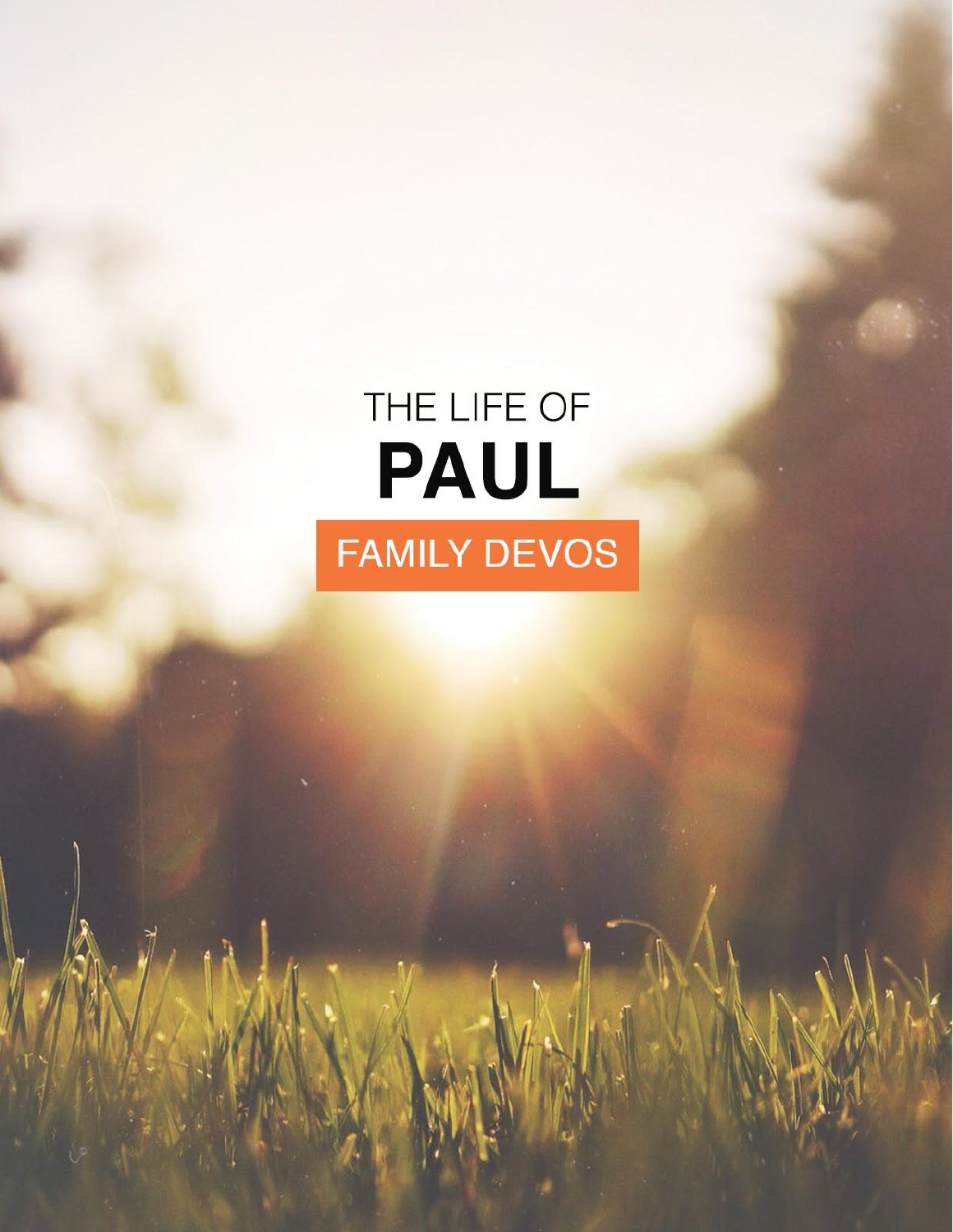### **Scripture:** Acts 14:8-20

#### **Memory Verse:** Romans 10:17

"So then faith comes by hearing, and hearing by the Word of God."

### **For My Family:**

Paul and Barnabas had been journeying from city to city declaring the good news of Jesus Christ. As they go, God was granting "signs and wonders to be done by their hands." In today's story, a man is healed who had been crippled since birth! It's important for us to note the order of these events: First this man heard Paul's message, then he received what Paul was saying by faith, then he was healed. He didn't tell Paul that he would believe what he was saying if he could prove it by performing a miracle. It was as God's Word says: faith came by hearing, and hearing by the Word of God (Romans 10:17). Paul saw that this man had faith to be healed and commanded him to get up. Not only did he get up and walk, but he leaped about (as I'm sure any of us would)! However, his hope wasn't in his new legs. He had already received the greater gift through believing Paul's message.

God still performs miracles today. Maybe you have experienced this personally. The danger comes when we make miracles our focus and we are distracted from God's Word. The purpose of miracles was to emphasize and prove God's Word. There is nothing wrong with thinking about what it must have been like to see Jesus or experience His miracles, but it's wrong to think, *"*If only God would show me a miracle, then I would believe in Him*."* Faith doesn't come from seeing miracles, or else everyone who had been with Jesus would have been saved! Faith comes by hearing and receiving the Word of God, and there is even a special blessing for those who have not seen and yet believe (John 20:29).

Unfortunately, the crowd at Lystra only saw the miracle and refused to hear the message. While they began to worship Paul and Barnabas as Greek gods, Paul and Barnabas pleaded with them to stop, explaining that they had come to tell them about the one true God, the Creator of heaven and earth. The crowd wouldn't listen, and things continued to get worse as certain Jews seeking to stop the spread of the Gospel persuaded the crowd to kill Paul! They stoned Paul, dragged him outside of the city and left him for dead, but God still had work for Paul to do. God raised Paul up and he walked right back into the city.

Talk about a rough day at work! It's hard for us to imagine what it would be like to live like Paul did, but God has a plan for us just like He had a plan for Paul. God may not be calling you to another country just yet, but He is calling you to read your Bible and know Him more. Jesus said, *"*If you abide in My word, you are My disciples*"* (John 8:31). Faith continues where faith began. Let God's Word be a lamp to your feet and a light to your path (Psalm 119:105), guiding you through each and every day.